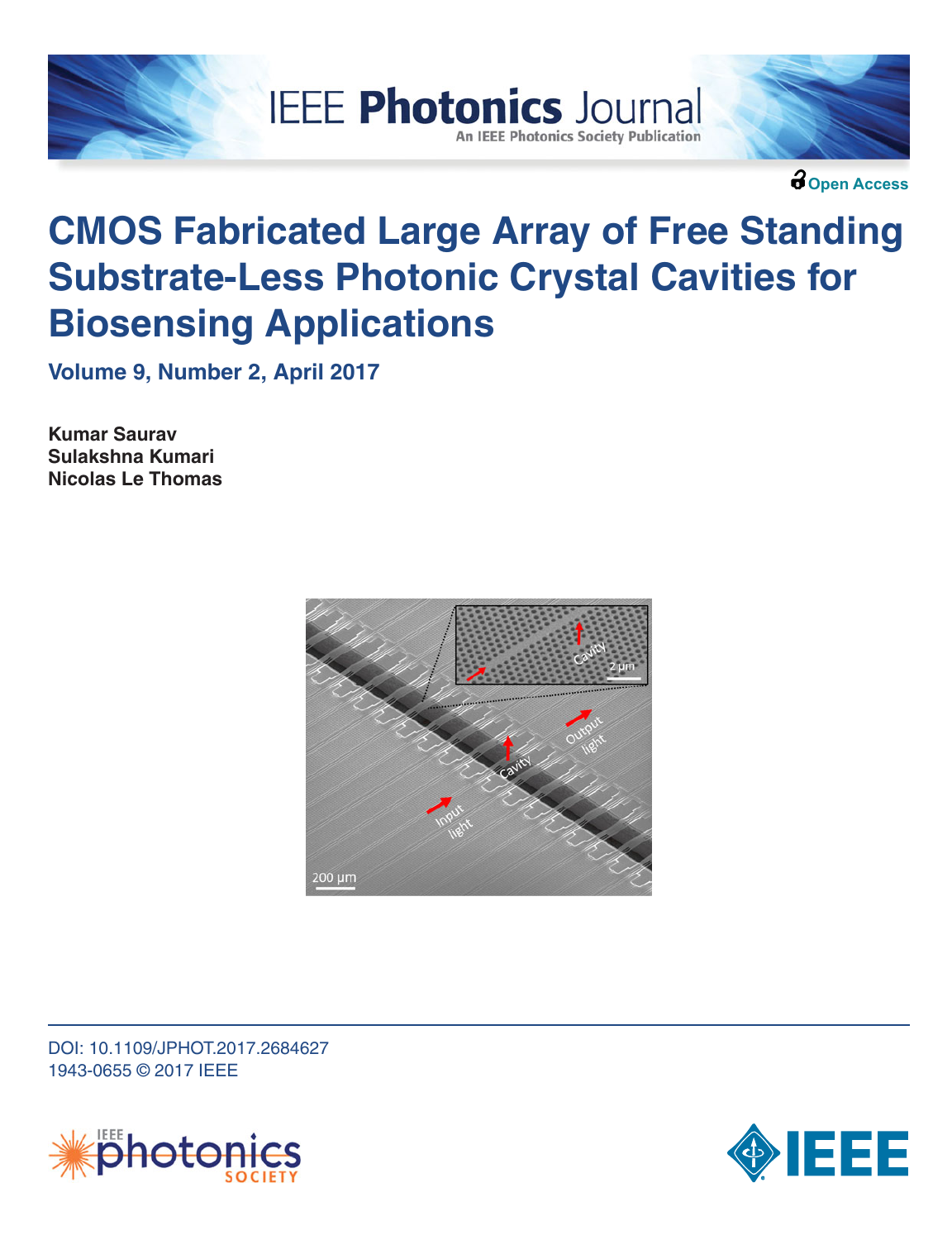# **CMOS Fabricated Large Array of Free Standing Substrate-Less Photonic Crystal Cavities for Biosensing Applications**

**Kumar Saurav,**1,2 **Sulakshna Kumari,**1,2 **and Nicolas Le Thomas**1,2

1Photonics Research Group, Ghent University-imec, 9052 Ghent, Belgium 2Center for Nano- and Biophotonics, Ghent University-imec, 9000 Ghent, Belgium

*DOI:10.1109/JPHOT.2017.2684627*

1943-0655 © 2017 IEEE. Translations and content mining are permitted for academic research only. *Personal use is also permitted, but republication/redistribution requires IEEE permission. See http://www.ieee.org/publications\_standards/publications/rights/index.html for more information.*

Manuscript received January 11, 2017; accepted March 13, 2017. Date of publication March 22, 2017; date of current version April 11, 2017. Corresponding author: S. Kumar (e-mail: saurav.kumar@ugent.be).

**Abstract:** In this paper, we present a methodology to postprocess a large array of a few hundred nanometer thin photonic membranes that were fabricated using complementary metal-oxide-semiconductor (CMOS) technological platform. The postprocessing results in local removal of the silicon substrate and of the buried oxide, which provides a free access from both side of the photonic structures. The membranes are patterned with photonic crystal cavities by deep ultraviolet lithography. We show that the proposed process is compatible with the integration of micrometer-sized SU8-based polymer waveguides. These polymer waveguides, together with high index contrast adiabatic nanometer-sized silicon inverted tapers, act as spot size converters. In addition, although a significant number of processing steps is required to achieve such free-standing substrate-less cavities, the quality (Q) factors of the cavities that is of the order of a few thousand remains unaffected.

**Index Terms:** Biosensors, fabrication and characterization, nanocavities, photonic crystals, silicon nanophotonics, waveguide devices.

# **1. Introduction**

Photonic crystal (PhC) cavities have been intensively investigated in recent years for biosensing applications due to their high quality  $(Q)$  factor and low mode volume  $(V)$  [1]–[11]. High  $Q$  factor and low V enables enhanced light-matter interactions in the cavity mode volume and can in principle provide fast label-free detection with high sensitivity. In particular, PhC cavities patterned in thin membrane of silicon benefit from ultra high Q factor, low V, convenience in integration with waveguides, small footprint and compatibility with complementary metal−oxide−semiconductor (CMOS) fabrication platform [12]–[19]. With such assets, these cavities are potential candidates as nanoscale refractive sensors (RI) for various biosensing applications such as accurate diagnosis, drug discovery, toxicity issues, single molecule detection, etc.

Decreasing the sensing volume V, challenges the transportation of analytes with standard integrated microfluidic channels as the velocity of fluid vanishes at the channel wall [20], [21]. Depending on the concentration of the analytes, the time that these analytes require to diffuse from the bulk solution to the sensor surface can vary from days to even years till the total flux of the analytes gets transported on the surface of the sensor [21]. This mass transportation problem significantly slows down the detection speed. As a result, there is a need for sensor architectures in which the transportation of analytes to the sensor surface can be done more effectively.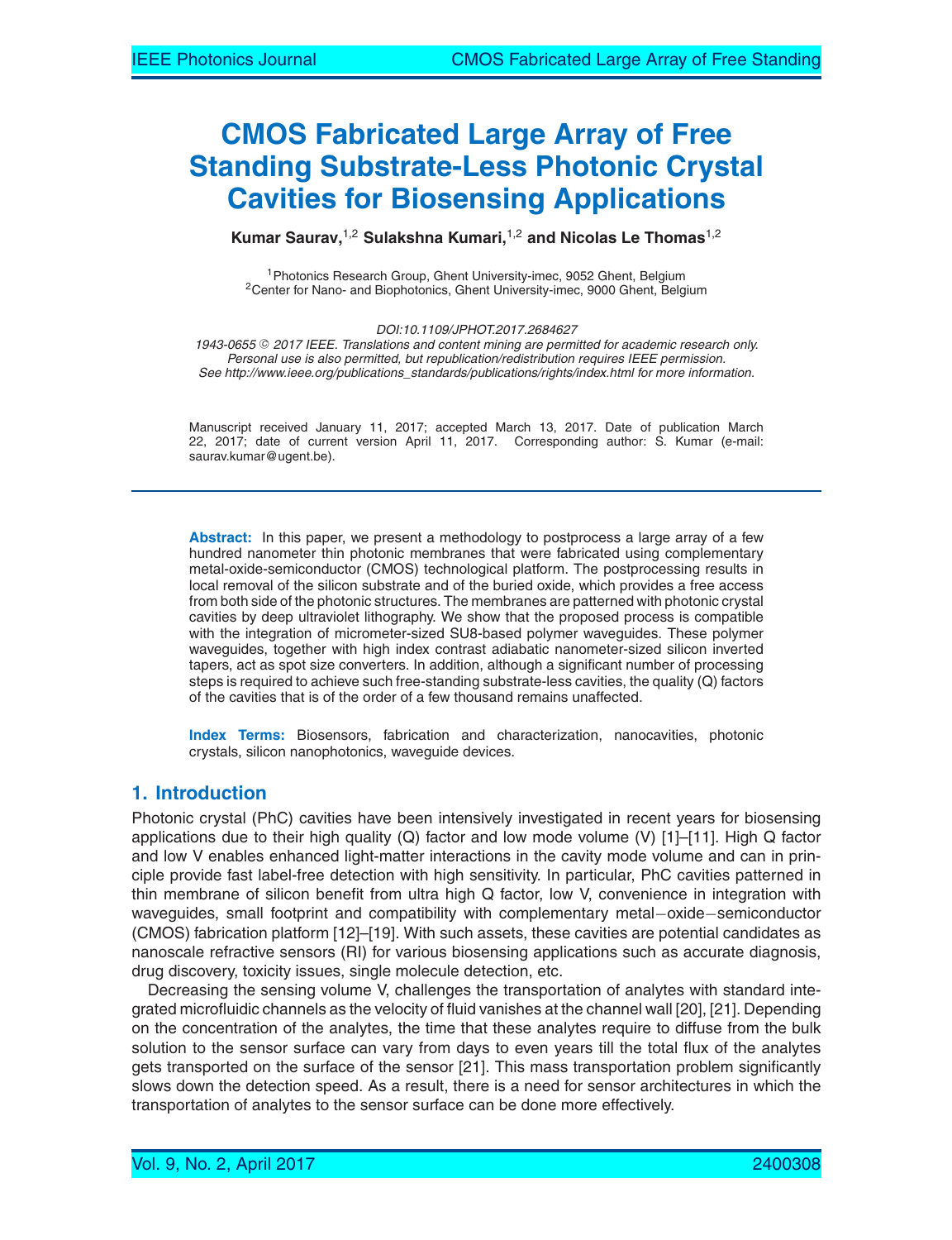

Fig. 1. Schematic of an integrated PhC cavity cross-section (a) highlighting the congestion of the high NA signal detection system and (b) of the microdroplet transportation system of the analytes.

One of the possible solution is to transport the analytes in small amounts toward the cavity surface with available dispensing techniques, e.g., micropipetting or droplet spotting [22]–[26]. PhC cavities with a free access from both sides benefit from ease in the transportation of analytes and simultaneous detection of signal variation induced by the analytes. Moreover, the photodetector can be integrated on one side of the PhC cavity while the analytes transportation can be carried out from the other side. In order to have a free accessibility from both the sides of the cavity, the substrate below the cavity needs however to be removed locally.

Note that in general, biomolecules are in aqueous environment, which can drastically reduce the Q factor of the cavity due to light absorption [27], [28]. Such a detrimental effect can be advantageously minimized by the proposed local transportation approach.

PhC structures without silicon substrate has been reported earlier by Huang *et al.* [29]. These authors have used a sensor window of 200  $\times$  200  $\mu$ m<sup>2</sup> silicon nitride membrane whose silicon substrate was etched before performing e-beam lithography (EBL) to pattern the photonic structure. However, the removal of the substrate below the cavity before the structure patterning is not compatible with a CMOS fabrication due to contamination issues. Also, it should be noted that the structure was patterned on a silicon nitride membrane and the etching solution which is used to remove local silicon substrate has very high selectivity against silicon nitride. Therefore, this process might not be suitable when the top layer is patterned in silicon.

Elewout *et al.* [30] have reported an integrated optical pressure sensor where they have used a silicon based ring resonator whose substrate was also removed. In this case, a stack of protection layer (against the top silicon etch) was deposited on the top surface which may not be compatible with various structures present in device layer (e.g., polymer waveguides, active devices etc). This compatibility issue comes due to difficulties in the complete removal of the protection layer in a high selective way.

Here, we introduce a fabrication process flow that allows us to locally remove the substrate below PhC without jeopardizing the top device layer. This process yields an array of CMOS fabricated silicon PhC cavities free of substrate with a window size as large as 3.5 mm  $\times$  50  $\mu$ m. This air suspended array can contain more than 150 PhC cavities coupled to access waveguides which is compatible with a large scale biological sensing. It offers the opportunity for the implementation of various types of cavity design that targets different dedicated applications. Although we present the process for substrate-less fabrication at the chip level, it can conveniently be transposed at a wafer scale. Importantly, the top layer (device) does not need any kind of masking material, which means that the same process flow can be used for any kind of top layer (e.g., III–V, silicon nitride), as well as for various active devices.

The paper is organised as follows. In Section II, we first describe the fabrication process to etch locally silicon substrate below the integrated PhC cavity. Next, we show that this process is compatible with the patterning of SU8 waveguides using contact photolithography. Finally, the local buried oxide (BOX) is removed below the cavity to make it free-standing. In Section III we experimentally compare the transmission spectra of air-suspended PhC cavity with and without substrate. We show that the Q factor of both cavities remain unaffected despite of the various processing steps, which makes our device architecture a good candidate for sensing applications.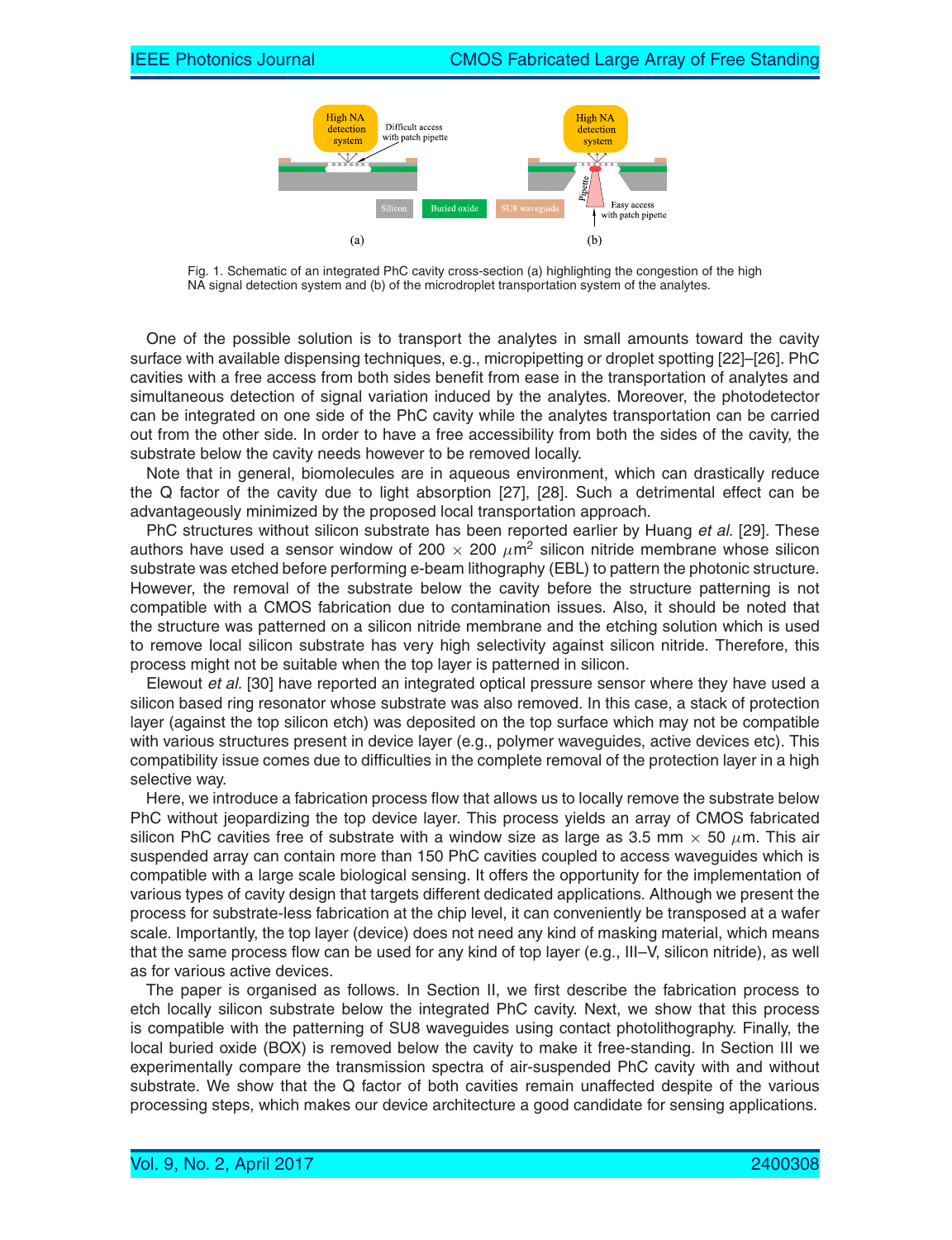

Fig. 2. Schematic of (a) spin coating of photoresist on top of hard mask, (b) dry etch of hard mask after contact photolithography, and (c) silicon substrate anisotropic wet etch in KOH. (d) Camera image of holder containing the chip whose backside is exposed. (e) SEM image of the cross section of PhC cavity after removal of substrate.

# **2. Device Fabrication**

The PhC cavities were fabricated on a silicon-on-insulator (SOI) wafer with a 220 nm thick top silicon layer (device layer) on a 2  $\mu$ m thick BOX layer. The SOI stack is supported by a 740  $\mu$ m thick silicon substrate. The fabrication was done on  $\langle 110 \rangle$  crystalline plane of silicon in a Multi Project Wafer (MPW) run at imec by using 193 nm deep ultraviolet lithography and 200 mm SOI wafers [31]. After lithography, the exposed structures were dry etched and the patterned wafer was diced into smaller chips of size 2.5 cm  $\times$  2.5 cm.

#### *2.1 Fabrication of Free-Standing Substrate-Less PhC Cavities*

Removing only the BOX layer below the PhC makes the cavity free-standing already but it is difficult to access the cavity surface for analyte transportation as shown in Fig. 1(a). This difficulty arises when a detection system of high numerical aperture (NA) is used to optimize the signal to noise ratio. To solve analyte transportation issue, we first removed the silicon substrate below the PhC cavity before to remove the BOX layer as shown in Fig. 1(b). The red colored droplet below PhC cavity in Fig. 1(b) represents a micro-droplet containing analytes. The resulting free-standing cavity without substrate eases up the analyte transportation to the cavity surface. This section will explain all the necessary steps to implement an array of integrated PhC cavities with SU8 polymer waveguide on top of a silicon inverted taper without any BOX or silicon substrate below photonic crystal area. Fig. 2 shows the procedure to completely remove the silicon substrate below a PhC cavity. In order to protect the device layer from any damage during the different post processing steps, at start of each process a thick photoresist AZ9260 is spin coated at 1000 rpm and baked at 100 ◦C for 3 minutes.

The local substrate removal below the PhC was done in three step: a thin film deposition on the backside of a thinned and polished chip, which acts as a hard mask (Fig. 2(a)); a patterning on the hard mask to define the etching window by photolithography (Fig. 2(b)); and a wet etching in potassium hydroxide (KOH) (Fig. 2(c)) to remove the silicon substrate. At first, we thinned down the chip to 240  $\mu$ m by mechanically lapping the standard SOI chip. The backside of the chip is then polished by using a chemical slurry which contains 30 nm silica particles.

KOH is normally used as the wet etchant for silicon. In order to etch the silicon substrate locally, the pattern has to be transferred onto a suitable mask by using contact photolithography. In this case, the use of a photoresist is not suitable as a masking material as it gets immediately removed by KOH in a few seconds. One possible solution is to use silicon dioxide as a masking material if the etching duration is short  $\left($  < 30 minutes for shallow etch) but for a through-chip etch  $\left($  > 3 hours), this layer also gets etched away in KOH. For deep etch, silicon nitride layer must be employed which has a negligible (< 1 nm/hour) etch rate compared to silicon oxide (300 nm/hour) in 20% KOH solution [32], but due to the lattice mismatch between silicon and silicon nitride layers, stress develops in the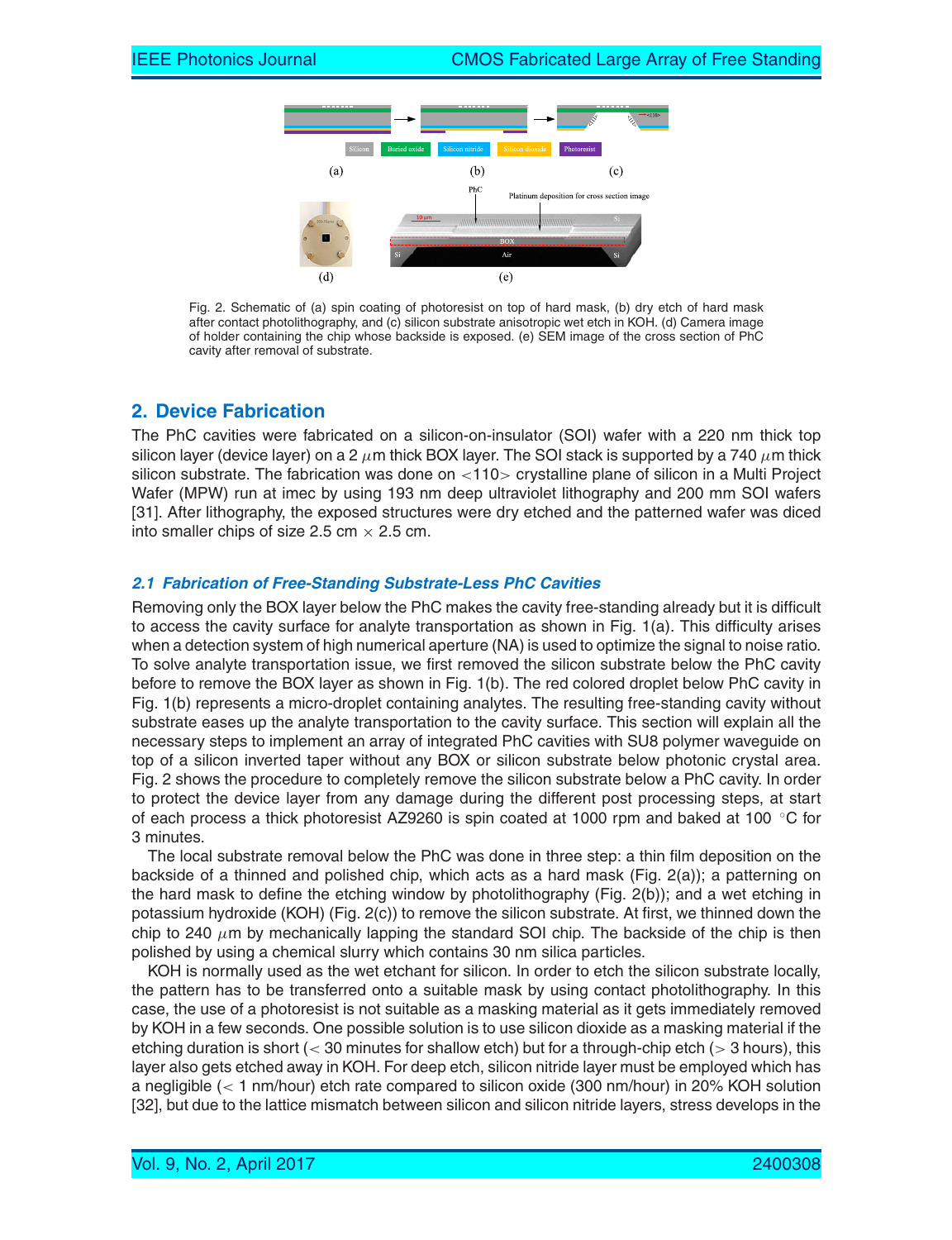

Fig. 3. SEM image of (a) peeling of patterned SU8 waveguide observed after mechanical lapping. (b) Patterned SU8 waveguide after silicon substrate removal. (c) Zoomed in interface of SU8 waveguide and silicon wire waveguide.

subsequent deposited layers. In this case an additional layer of silicon dioxide is deposited between silicon and silicon nitride. Here silicon dioxide layer also acts as a buffer layer between them which minimizes the stress induced effects and improves adhesion. Therefore on the polished backside, we deposit a stack of 500 nm of silicon dioxide and mixed frequency low-stress 600 nm silicon nitride using plasma enhanced chemical vapor deposition (PECVD). The mixed frequency silicon nitride deposition was done by changing the radio frequency (RF) generator frequency while using the same gas and power levels. In the mixed frequency PECVD process, both high (13.56 MHz signal) and low (100 KHz signal) RF frequency was applied alternatively for 6 second and 1 second, respectively. Adjusting the ion bombardment with high and low frequency mixture provides control over the film stress, film density and conformal properties [33]. This allows for densely stacked tensile and compressive layers. For wet etching of the silicon substrate below the PhC cavity, all the photolithographic steps were done on the backside of the chip. The selectivity of silicon etch in the KOH solution between <100> and <111> crystalline plane is of the order of 200:1. This produces a characteristic anisotropic V-etch with sidewalls which forms a 54.7◦ angle with the surface, which leads to a very narrow opening on the top layer as shown in Fig. 2(c). The size of the patterned window on the hard mask depends on the substrate thickness. As in the present case a window size of around 50  $\mu$ m  $\times$  3.5 mm was required on the device layer, a rectangular window of 305  $\mu$ m  $\times$  3.75 mm was patterned on the backside by using contact photolithography. Cross and vernier markers located on the top layer of the chip were guaranteeing the high accuracy of the alignment of the photolithographic step, which was done in the backside alignment mode. The hard mask of the patterned window was dry etched with  $SF_6$  and  $O_2$  gases in a Reactive Ion Etching (RIE) chamber.

After removal of the hard mask, the SOI chip was placed in a holder (see in Fig. 2(d)) that protects the top side and exposes the backside window to the etching solution. The black dotted rectangle at the centre of holder highlights the backside of the chip (lithographically patterned). Since, the etch rate of silicon in the 20% KOH solution is around 1.3  $\mu$ m/min and the device layer consists of 220 nm of silicon, even a very diluted drop of the solution can jeopardize the photonic structures by etching away the full device layer in a fraction of second. The holder was immersed in a 20% KOH solution at 80  $\degree$ C to etch the exposed silicon window and the whole system was stirred at 50 rpm. The holder was removed from the KOH solution after the etching of the silicon stops at the BOX layer. The chip was then removed from the holder and rinsed in deionized water thoroughly. Fig. 2(e) shows a scanning electron microscope (SEM) image of the cross section of the fabricated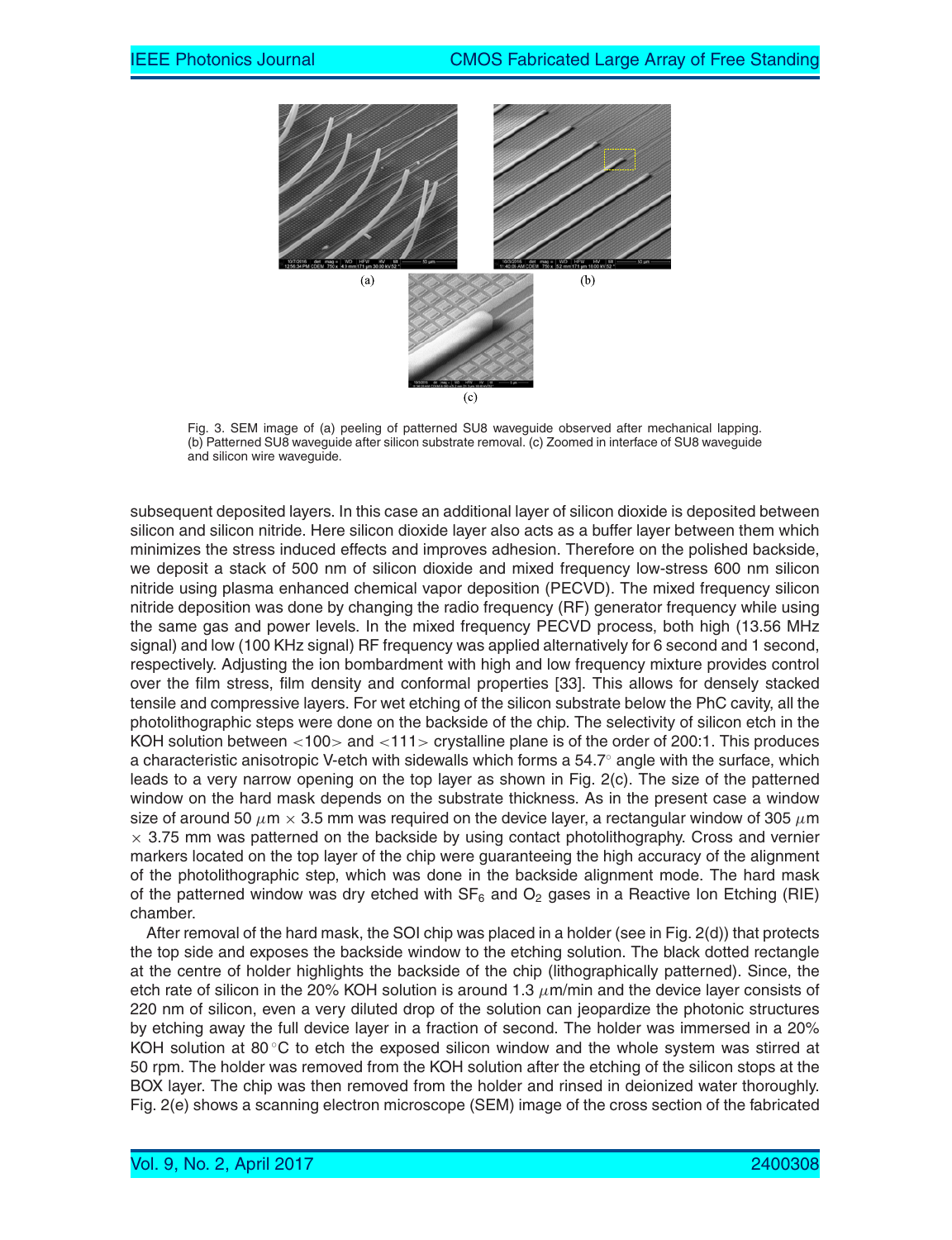

Fig. 4. (a) Cross section of schematic of BOX etch after SU8 waveguide patterning. SEM image of substrate-less suspended PhC cavity array (b) from backside (i.e., viewed from the side of the substrate) and (c) from top side.

PhC cavity without local silicon substrate. The trapezoidal window below the BOX layer represents the area with no silicon substrate and is a characteristic signature of anisotropic silicon etch. The red dotted rectangular window highlights the BOX layer below PhC cavity. A platinum layer was deposited on the top layer for sectioning purpose through the PhC structures.

#### *2.2 Patterning of SU-8 Waveguide on Top of Inverted Silicon Adiabatic Tapers*

Efficient injection (coupling) of light from an optical fiber to a photonic integrated circuit (PIC) can be done by integrating coupling structures directly on the chip. These possible coupling structures can be classified into two main groups depending on the physical direction in which the fiber is coupled to PIC: in-plane and out-of-plane coupling. Typical in-plane coupling schemes is based on horizontal spot size converters, where the fiber is positioned in the chip plane. For out-of-plane coupling, grating couplers is widely employed which couples light from a different direction (mainly vertical) than that of the waveguide. Since these grating couplers have a limited bandwidth, we have considered polymer waveguide couplers based horizontal spot size converters which is compatible with an end-fire coupling scheme. Among various horizontal spot size converters, we choose SU8 based waveguide couplers for which an efficient light coupling has already been successfully reported [34], [35].

The goal of using SU8 polymer waveguide is to efficiently couple light from an optical lensed fiber into a strongly confined high index contrast 450 nm wide silicon waveguide. The spot-size conversion is achieved by using a silicon adiabatic taper with the taper tip width of 150 nm covered by a low-index SU8 waveguide of width 3  $\mu$ m. Once the mode is converted from the SU8 polymer waveguide to that of the higher high-index waveguide, it can be coupled much more efficiently into the wire waveguide and hence into the PhC cavity. The coupling efficiency of such spot size converter improves with the reduction in the taper tip width. However, a minimal feature size of the tip width is imposed by standard deep UV lithography due to technological challenges.

The SU-8 polymer waveguide can be patterned on the adiabatic silicon inverted taper with contact photolithography on the top layer. Since removal of the silicon substrate locally makes the device layer very fragile, patterning of the SU8 waveguide before thinning the substrate would be an obvious choice, but after thinning of the silicon substrate, patterned SU-8 waveguide peeled off from the device layer, as shown in Fig. 3(a). For thinning, the chips were bonded on a thick glass plate with hot wax. The peeling of the SU8 waveguides occurs when the chip is removed after thinning form the glass plate due to surface tension between the hot melted wax and the SU8 surface. That is why we opted to pattern the SU-8 waveguide after the complete substrate removal. The patterning of the SU8 waveguide at this stage also allowed a thorough cleaning of the substrate-less chip, which removes any residual layer of photoresist and particles from device layer. Fig. 3(b) shows the SEM image of the access waveguide array with patterned SU8 waveguide after complete removal of the substrate. In Fig. 3(c), a zoom in image of the yellow dotted rectangular area marked in Fig. 3(b) highlights the clear interface between the silicon wire waveguide and the SU8 waveguide.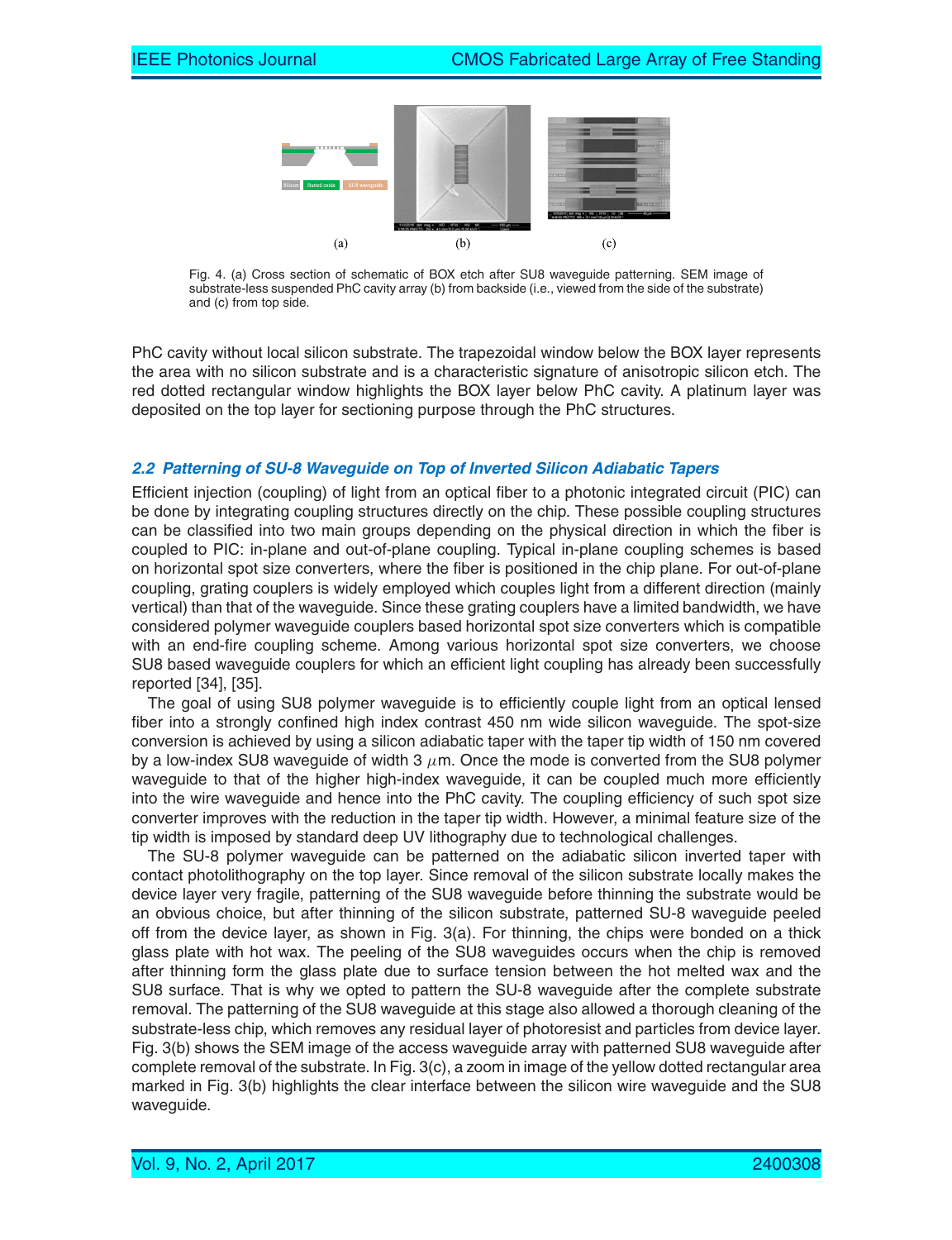

Fig. 5. Transmission spectra of suspended PhC cavity (a) with substrate and (b) without substrate, respectively, (Inset) Intensity pattern of the cavity field at resonance; the red scale of the image corresponds to 1.5  $\mu$ m.

#### *2.3 Removal of Silicon Dioxide Layer Below PhC Cavity*

After patterning the SU-8 waveguide on the top of silicon inverted taper, the local BOX was etched in 40% Hydrofluoric (HF) acid (see Fig. 4(a)). The chip was then dried using a Critical Point Drier (CPD) in order to avoid any stiction between the waveguides. Fig. 4(b) and (c) shows the SEM images of a substrate-less suspended PhC cavity array from the back and top respectively. Later, for the end-fire coupling the chip was cleaved through the SU8 waveguide around 150  $\mu$ m far from the start of the silicon tapers.

### **3. Experiment and Result**

To characterize the PhC cavity structures, we have implemented a standard end-fire optical setup that also allows collection of the out-of-plane scattered light from the cavity surface. For comparison between transmission of PhC cavity membrane with and without silicon substrate, we have chosen the well-known L3 cavity due to its high fabrication tolerance in terms of design. A L3 defect in a PhC pattern is created by removing three holes along  $\Gamma$  K direction of a triangular lattice.

The photonic structure is excited with a TE-polarized, monochromatic diode laser that is tunable in the wavelength range of 1500 nm**–**1640 nm. The integration of the spot size converter decreases the coupling loss in a wire waveguide by factor of 15. Thus, this spot size converter also efficiently couples input light into the wire waveguide which excites cavity via a W1 waveguide in PhC cavity structure. The light radiating out of the cavity surface is collected through a high numerical aperture (0.95) microscope objective and detected with an infrared camera (Xenics) and InGaAs photodetector. Imaging the cavity surface allows us to monitor the radiated field from the cavity surface. Fig. 5(a) and (b) shows the transmission spectra of two PhC cavity membranes where cavity 1 is free-standing with substrate and cavity 2 is also free-standing but without substrate. The black curve in the figure is the measured intensity collected from the top cavity surface and red curve is the Lorentzian fit of the transmission spectrum.

The oscillation in transmission spectra of the cavities is due to Fabry-Perot interference caused by reflections at the sample facets and at the interface between the PhC pattern and access waveguides. Both cavities had a measured lattice constant of 460 nm and hole radius of 112 nm. Inset of Figure Fig. 5(a) and (b) shows the intensity pattern of L3 cavity emission in far field. We can infer from the experimental cavity spectra that the Q factor extracted by Lorentzian fit of out-of-plane spectra and mode of substrate-less L3 cavity is similar for cavity 1 and cavity 2. The difference in resonance wavelength of both cavities is due to the difference in location of the individual chips on an entire wafer.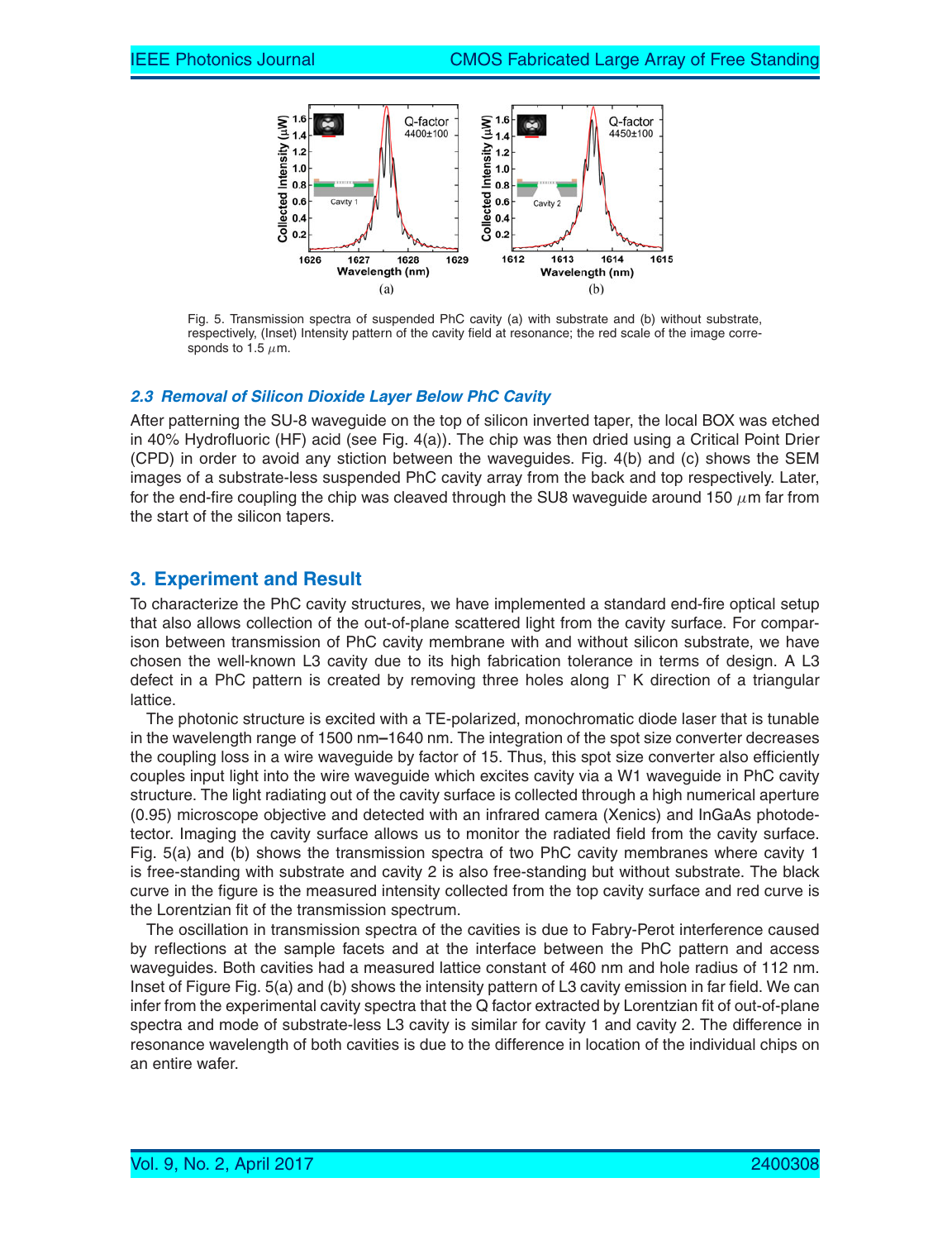#### **4. Conclusion**

In conclusion, we have developed a process flow to realize substrate-less air suspended PhC cavity which can find many applications in biosensing. We have demonstrated that the integration of a spot size converter which in our case consisted of SU8 waveguide on the top of silicon inverted adiabatic taper is compatible with this process. We have verified that the process flow which is required for such an integrated sensor architecture does not affect the intrinsic properties of the PhC cavity such as the Q factor. We envision that our process will foster the implementation of the unique properties of the PhC cavities for new biosensing applications.

#### **References**

- [1] Y.-n. Zhang, Y. Zhao, and Q. Wang, "Measurement of methane concentration with cryptophane e infiltrated photonic crystal microcavity," *Sens. Actuators B, Chem.*, vol. 209, pp. 431–437, 2015.
- [2] Y.-H. Chang, Y.-Y. Jhu, and C.-J. Wu, "Temperature dependence of defect mode in a defective photonic crystal," *Opt. Commun.*, vol. 285, no. 6, pp. 1501–1504, 2012.
- [3] T.-W. Lu and P.-T. Lee, "Ultra-high sensitivity optical stress sensor based on double-layered photonic crystal microcavity," *Opt. Exp.*, vol. 17, no. 3, pp. 1518–1526, 2009.
- [4] S. H. Mirsadeghi and J. F. Young, "Ultrasensitive diagnostic analysis of au nanoparticles optically trapped in silicon photonic circuits at sub-milliwatt powers," *Nano Lett.*, vol. 14, no. 9, pp. 5004–5009, 2014.
- [5] A. Di Falco, L. OFaolain, and T. Krauss, "Chemical sensing in slotted photonic crystal heterostructure cavities," *Appl. Phys. Lett.*, vol. 94, no. 6, 2009, Art. no. 063503.
- [6] S. Pal, A. R. Yadav, M. A. Lifson, J. E. Baker, P. M. Fauchet, and B. L. Miller, "Selective virus detection in complex sample matrices with photonic crystal optical cavities," *Biosens. Bioelectron.*, vol. 44, pp. 229–234, 2013.
- [7] S. Mandal and D. Erickson, "Nanoscale optofluidic sensor arrays," *Opt. Exp.*, vol. 16, no. 3, pp. 1623–1631, 2008.
- [8] S. Chakravarty *et al.*, "Multiplexed specific label-free detection of nci-h358 lung cancer cell line lysates with silicon based photonic crystal microcavity biosensors," *Biosens. Bioelectron.*, vol. 43, pp. 50–55, 2013.
- [9] S. Zlatanovic *et al.*, "Photonic crystal microcavity sensor for ultracompact monitoring of reaction kinetics and protein concentration," *Sens. Actuators B, Chem.*, vol. 141, no. 1, pp. 13–19, 2009.
- [10] M. Scullion, A. Di Falco, and T. Krauss, "Slotted photonic crystal cavities with integrated microfluidics for biosensing applications," *Biosens. Bioelectron.*, vol. 27, no. 1, pp. 101–105, 2011.
- [11] Y.-n. Zhang, Y. Zhao, and R.-q. Lv, "A review for optical sensors based on photonic crystal cavities," *Sens. Actuators A, Phys.*, vol. 233, pp. 374–389, 2015.
- [12] J. D. Joannopoulos, S. G. Johnson, J. N. Winn, and R. D. Meade, *Photonic Crystals: Molding the Flow of Light*. Princeton, NJ, USA: Princeton Univ. Press, 2011.
- [13] Y. Akahane, T. Asano, B.-S. Song, and S. Noda, "High-Q photonic nanocavity in a two-dimensional photonic crystal," *Nature*, vol. 425, no. 6961, pp. 944–947, 2003.
- [14] Y. Akahane, T. Asano, B.-S. Song, and S. Noda, "Fine-tuned high-Q photonic-crystal nanocavity," *Opt. Exp.*, vol. 13, no. 4, pp. 1202–1214, 2005.
- [15] B.-S. Song, S. Noda, T. Asano, and Y. Akahane, "Ultra-high-Q photonic double-heterostructure nanocavity," *Nature Mater.*, vol. 4, no. 3, pp. 207–210, 2005.
- [16] Y. Lai *et al.*, "Genetically designed l3 photonic crystal nanocavities with measured quality factor exceeding one million," *Appl. Phys. Lett.*, vol. 104, no. 24, 2014, Art. no. 241101.
- [17] M. Minkov, U. P. Dharanipathy, R. Houdré, and V. Savona, "Statistics of the disorder-induced losses of high-Q photonic crystal cavities," *Opt. Exp.*, vol. 21, no. 23, pp. 28 233–28 245, 2013.
- [18] Y. Ooka, T. Tetsumoto, A. Fushimi, W. Yoshiki, and T. Tanabe, "CMOS compatible high-Q photonic crystal nanocavity fabricated with photolithography on silicon photonic platform," *Sci. Rep.*, vol. 5, 2015, Art. no. 11312.
- [19] M. Minkov and V. Savona, "Automated optimization of photonic crystal slab cavities," *Sci. Rep.*, vol. 4, 2014, Art. no. 5124.
- [20] J. Bishop, S. Blair, and A. Chagovetz, "Convective flow effects on dna biosensors," *Biosens. Bioelectron.*, vol. 22, no. 9, pp. 2192–2198, 2007.
- [21] P. E. Sheehan and L. J. Whitman, "Detection limits for nanoscale biosensors," *Nano Lett.*, vol. 5, no. 4, pp. 803–807, 2005.
- [22] D.-W. Zhang, J.-X. Liu, J. Nie, Y.-L. Zhou, and X.-X. Zhang, "Micropipet tip-based miniaturized electrochemical device combined with ultramicroelectrode and its application in immobilization-free enzyme biosensor," *Anal. Chem.*, vol. 85, no. 4, pp. 2032–2036, 2013.
- [23] Q. Zhou, K. Son, Y. Liu, and A. Revzin, "Biosensors for cell analysis," *Annu. Rev. Biomed. Eng.*, vol. 17, pp. 165–190, 2015.
- [24] W. Shi, N. Sa, R. Thakar, and L. A. Baker, "Nanopipette delivery: Influence of surface charge," *Analyst*, vol. 140, no. 14, pp. 4835–4842, 2015.
- [25] Y. Zhang, B. Zhu, Y. Liu, and G. Wittstock, "Hydrodynamic dispensing and electrical manipulation of attolitre droplets," *Nature Commun.*, vol. 7, 2016, Art. no. 12424.
- [26] B. Babakinejad *et al.*, "Local delivery of molecules from a nanopipette for quantitative receptor mapping on live cells," *Anal. Chem.*, vol. 85, no. 19, pp. 9333–9342, 2013.
- [27] C. Caer, X. Le Roux, and E. Cassan, "High-Q silicon-on-insulator slot photonic crystal cavity infiltrated by a liquid," ¨ *Appl. Phys. Lett.*, vol. 103, no. 25, 2013, Art. no. 251106.